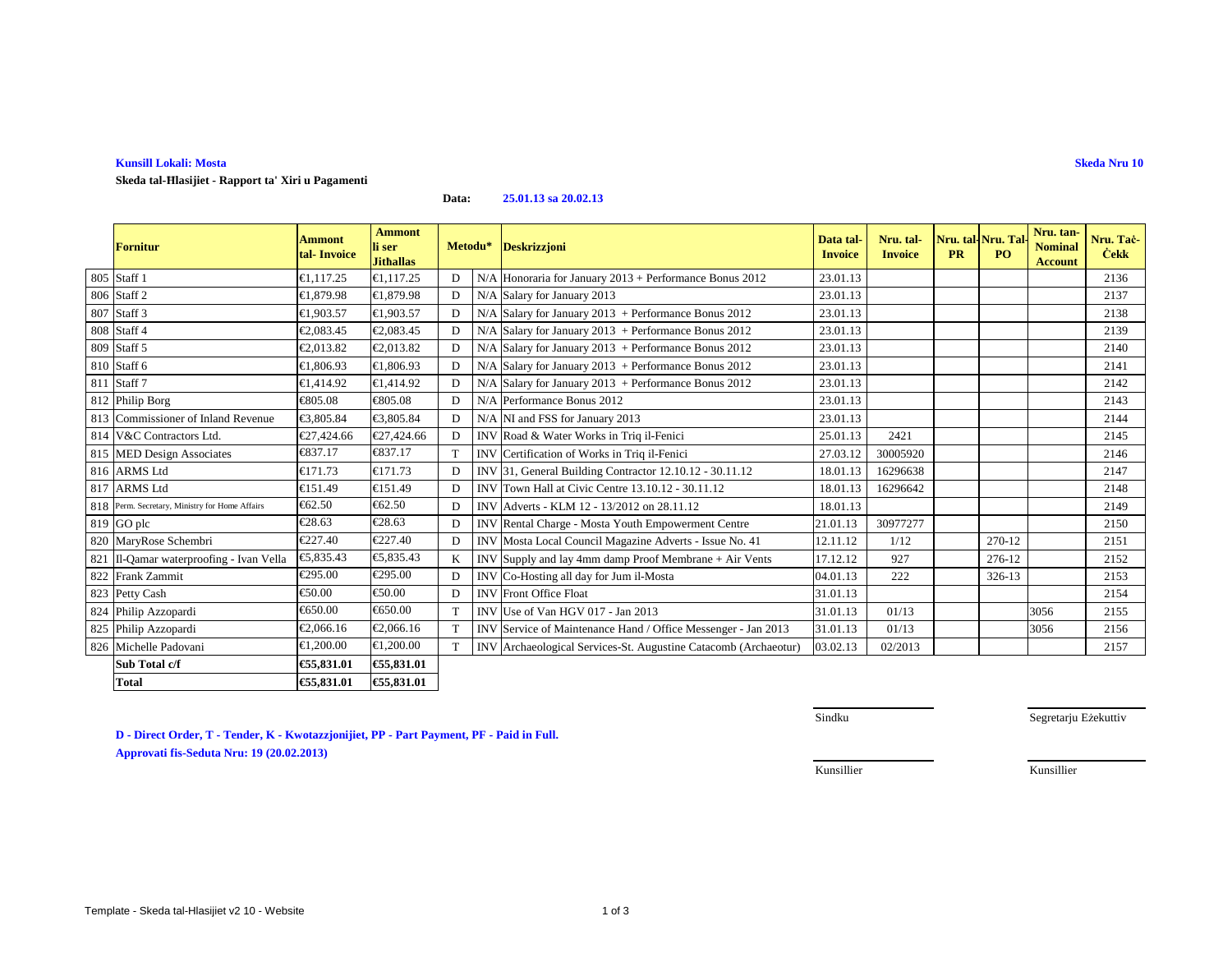**Kunsill Lokali: MostaSkeda Nru 10**

## **Skeda tal-Ħlasijiet - Rapport ta' Xiri u Pagamenti**

## **Data:25.01.13 sa 20.02.13**

|     | <b>Fornitur</b>                         | <b>Ammont tal-</b><br><b>Invoice</b> | <b>Ammont</b><br>li ser<br><b>Jithallas</b>    |   | Metodu* Deskrizzjoni                                                        | Data tal-<br><b>Invoice</b> | Nru. tal-<br><b>Invoice</b> | Nru. tal-Nru. Tal<br><b>PR</b> | PO     | Nru. tan-<br><b>Nominal</b><br><b>Account</b> | Nru. Tač-<br><b>Cekk</b> |
|-----|-----------------------------------------|--------------------------------------|------------------------------------------------|---|-----------------------------------------------------------------------------|-----------------------------|-----------------------------|--------------------------------|--------|-----------------------------------------------|--------------------------|
| 827 | Samuela Bossini                         | €875.00                              | €875.00                                        | T | INV Archaeology Services @ St. Augustine's Catacombs (Archaeotur)           | 28.01.13                    | $2013 - 1$                  |                                |        |                                               | 2158                     |
|     | 828 E.M.D.P Ltd.                        | €1,200.00                            | €1,200.00                                      | D | INV Refund Objection for ARK 05-2011                                        | 05.02.13                    |                             |                                |        |                                               | 2159                     |
| 829 | Maltapost p.l.c                         | €80.00                               | $\epsilon$ 80.00                               | D | N/A 400 stamps (0.20c each)                                                 | 06.02.13                    |                             |                                |        | 2650                                          | 2160                     |
|     | 830 Jason Kitney                        | €133.26                              | €133.26                                        | D | INV Reimbursement Re: Tyre repair                                           | 25.07.12                    | 34894                       |                                |        |                                               | 2161                     |
|     | 831 Paragon Ltd.                        | €1,510.40                            | €1.510.40                                      | T | <b>INV</b> Project Management - Archaeotur                                  | 02.01.13                    | 2038                        |                                |        |                                               | 2162                     |
|     | 832 Paragon Ltd.                        | €1,510.40                            | €1,510.40                                      | T | INV Project Management - Archaeotur                                         | 02.02.13                    | 2039                        |                                |        |                                               | 2163                     |
|     | 833 Lawrence Cassar                     | €15,300.00                           | €15,300.00                                     | T | INV Hiring & Installation of Xmas Street Lighting Decorations 2012 21.01.13 |                             | 401                         |                                |        |                                               | 2164                     |
|     | 834 John Theuma                         | €129.00                              | €129.00                                        | D | INV Reimbursement Re: Tyre and Rim repair                                   | 07.02.13                    |                             |                                |        |                                               | 2165                     |
|     | 835 Dr. Bernard Bezzina                 | €90.00                               | €90.00                                         | D | INV Reimbursement Re: Flat Tyre                                             | 07.02.13                    |                             |                                |        |                                               | 2166                     |
|     | 836 Pay Self - Petty Cash               | €44.99                               | €44.99                                         | D | N/A Petty Cash for December 2012                                            | 31.12.12                    |                             |                                |        |                                               | 2167                     |
|     | 837 Pay Self - Petty Cash               | €91.49                               | €91.49                                         | D | N/A Petty Cash for January 2013                                             | 31.01.13                    |                             |                                |        |                                               | 2168                     |
|     | 838 Marlene D'Amato                     | €145.00                              | €145.00                                        | D | INV Reimbursement Re: Tyre repair                                           | 09.11.12                    |                             |                                |        |                                               | 2169                     |
|     | 839 GO plc                              | €39.14                               | $\textcolor{red}{\textbf{\textsterling}}39.14$ | D | INV 79416841 - Rental Feb 2013 Consumption Jan 2012                         | 11.02.13                    | 31125799                    |                                |        |                                               | 2170                     |
|     | 840 Local Council Association           | €901.00                              | €901.00                                        | D | <b>INV</b> Local Council Health Scheme 2013                                 | 15.02.13                    |                             |                                |        |                                               | 2171                     |
|     | 841 FOGG Insurance Agencies Ltd.        | €891.57                              | €891.57                                        | D | INV Sorte & Legal fees re: Accident at Triq il-Fortizza                     | 12.02.13                    |                             |                                |        |                                               | 2172                     |
|     | 842 GO plc                              | €78.13                               | €78.13                                         | D | INV 99990002 - Rental Feb 2013 Consumption Jan 2012                         | 11.02.13                    | 31120252                    |                                |        |                                               | 2173                     |
|     |                                         |                                      |                                                |   |                                                                             |                             |                             |                                |        |                                               |                          |
|     | 843 Adam Bugeja                         | 14,954.62                            | 14,954.62                                      | T | <b>INV</b> Pavement of Works                                                | 31.01.13                    | Bill No. 1                  |                                |        |                                               | 2174                     |
|     | 844 A.F.D.A Limited                     | 84.96                                | 84.96                                          | D | INV Supply of 40x40 White used to anchor old PV's on roof of MLC            | 08.01.13                    | 10890                       |                                | 317-13 | 2210/002                                      | 2175                     |
|     | 845 Charlie & Joseph Gauci              | 5,570.72                             | 5,570.72                                       | D | INV Street Sweeping for the month of Dec 12                                 | 31.12.12                    | 1083                        |                                |        | 3051                                          | 2176                     |
|     | 846 Dimitry Angelov                     | 266.81                               | 266.81                                         | D | INV Architect & Civil Engineer - Certification of Pavement Works            | 31.01.13                    |                             |                                |        |                                               | 2177                     |
|     | 847 Environmental Landscapes Cons. Ltd. | 3,380.83                             | 3,380.83                                       | T | INV Cleaning & Maintenance of parks & gardens Dec 12                        | 31.12.12                    | 9289                        |                                |        | 3061                                          | 2178                     |
|     | Sub total c/f                           | €47,277.32                           | €47,277.32                                     |   |                                                                             |                             |                             |                                |        |                                               |                          |
|     | Sub total b/f (page 1 of 3)             | €55,831.01                           | €55,831.01                                     |   |                                                                             |                             |                             |                                |        |                                               |                          |

**D - Direct Order, T - Tender, K - Kwotazzjonijiet, PP - Part Payment, PF - Paid in Full.**

**Approvati fis-Seduta Nru: 19 (20.02.2013)**

**Total €**103,108.33 **€**103,108.33

Kunsillier Kunsillier

Sindku Segretarju Eżekuttiv